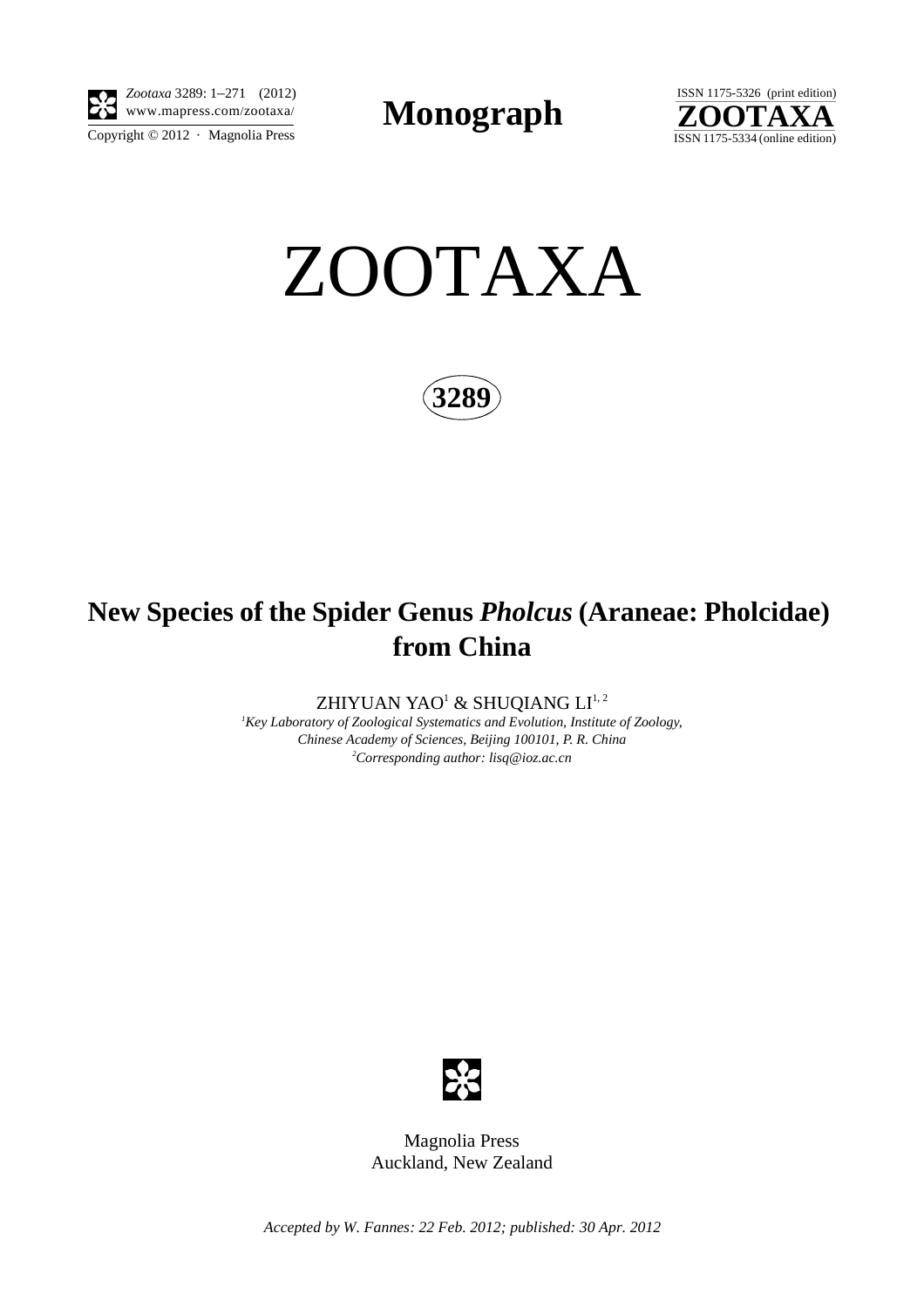## ZHIYUAN YAO & SHUQIANG LI **New species of the spider genus** *Pholcus* **(Araneae: Pholcidae) from China** (*Zootaxa* 271) 271 pp.; 30 cm. 30 Apr. 2012

ISBN 978-1-86977-913-9 (paperback)

ISBN 978-1-86977-914-6 (Online edition)

FIRST PUBLISHED IN 2012 BY Magnolia Press P.O. Box 41-383 Auckland 1346 New Zealand e-mail: zootaxa@mapress.com http://www.mapress.com/zootaxa/

### © 2012 Magnolia Press

All rights reserved.

No part of this publication may be reproduced, stored, transmitted or disseminated, in any form, or by any means, without prior written permission from the publisher, to whom all requests to reproduce copyright material should be directed in writing.

This authorization does not extend to any other kind of copying, by any means, in any form, and for any purpose other than private research use.

ISSN 1175-5326 (Print edition) ISSN 1175-5334 (Online edition)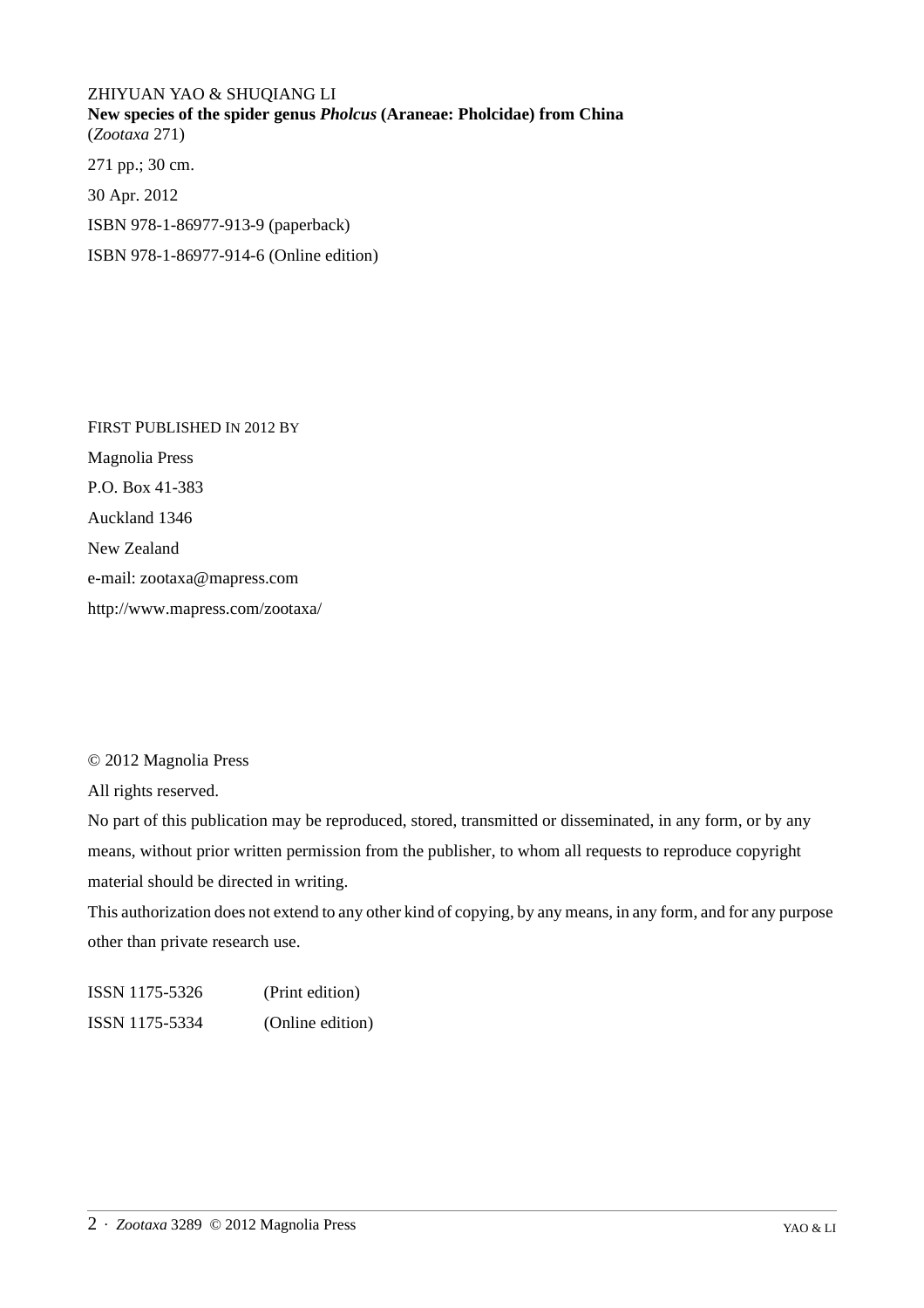#### **Table of contents**